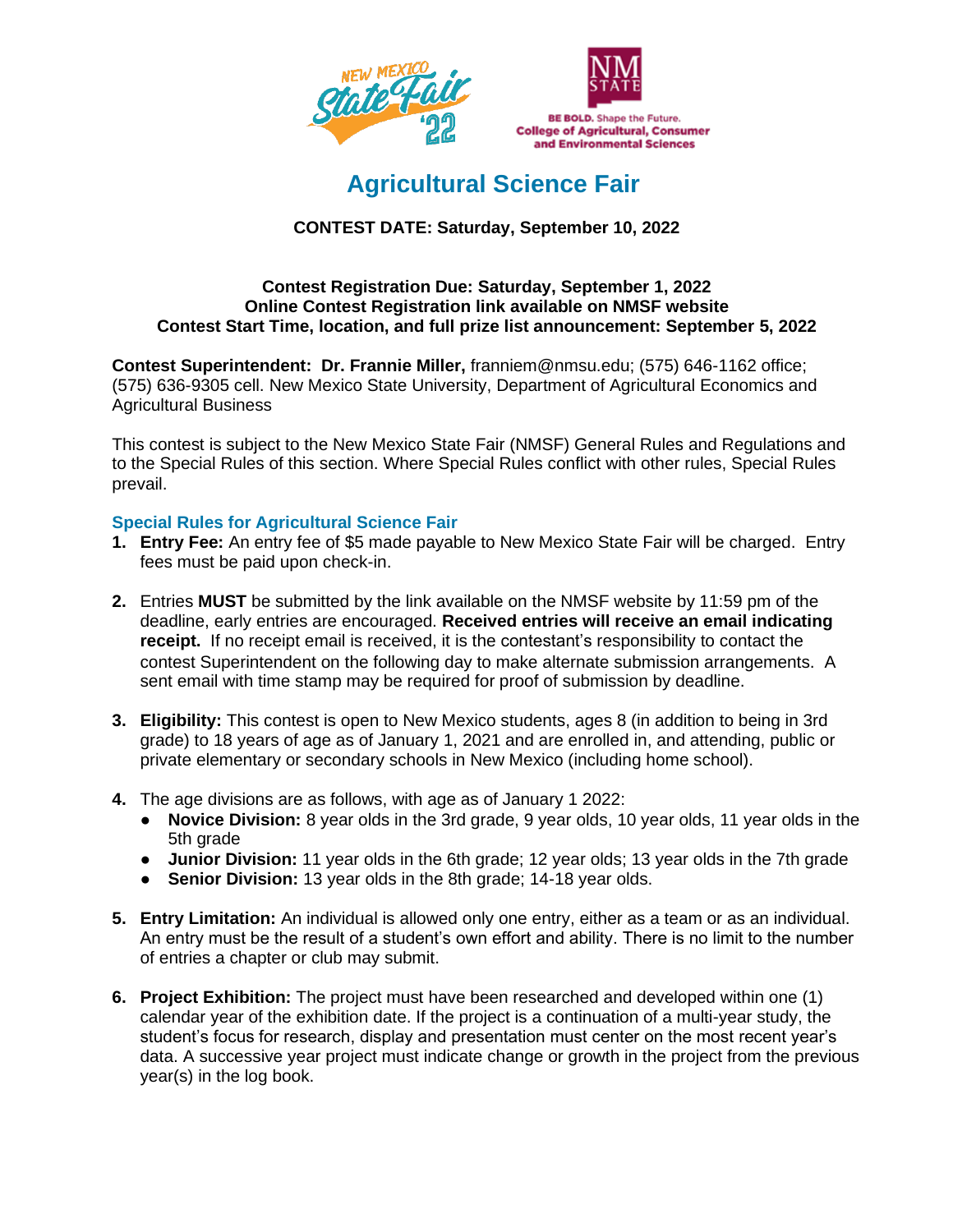- **7. Judging Criteria:** Judging is similar to the criteria set forth in the National FFA Organization Agriscience Fair Rules. See<https://www.ffa.org/participate/awards/agriscience-fair/>
- **8. Team vs. Individual** There will be separate rubrics for team and individual entries, with an equal amount of points available. There are not separate categories for teams or individuals.
- **9. Documentation:** Each contestant must complete the following items in advance to be eligible for competition. The forms below are to ensure participant safety and ethical treatment of any non-human vertebrates involved in the research. The completion of these forms, including signature, must precede the conduct of any experiments conducted.
	- a. Documentation to accompany the online entry worksheet must be submitted by the Science Teacher or Cooperative Extension Agent, deadline for online entry is September 1.
		- i. Hazardous Materials Waiver Form (if applicable)
		- ii. Non-Human Vertebrate Endorsement (if applicable)
		- iii. Adult Sponsor Safety Assessment Form
		- iv. Release of Liability and Indemnity
	- **b. Contestants are required to enter online using the link on the NMSF website and then must submit the following documentation as one pdf file and submit it by email to [nmyouth@nmsu.edu](mailto:nmyouth@nmsu.edu) by September 1. The documentation can be submitted online by the exhibitor, parent/legal guardian, or Science/Agriculture Teacher or Cooperative Extension Agent.**
	- c. Participant work should be saved as a pdf. **Students failing to submit the required documentation by the deadline of September 1 are ineligible to compete.** Documents submitted will be checked for originality and any incidence of plagiarism using Turnitin™ software. Any submission with an alert of 30% similarity will be evaluated and may be disqualified.
		- i. Abstract
		- ii. Written Manuscript
		- iii. Log listing dates of each research element. Any experiments conducted should occur after the signature date of documentation listed in 9.a
		- iv. List of References in APA format

If the contestant does not follow the guidelines outlined above, point deductions will be taken at the discretion of the Contest Superintendent, Agri-Science Committee, Show Management, and Judges.

## **10. Contest Format:**

a. **Divisions:** Contestants will compete in either the Novice, Junior, or Senior Division. However, projects will **NOT** be judged by topic.

## **b. Display:**

- i. All exhibits must have the following information attached to the project display:
	- 1. Name of student
	- 2. Chapter/Club/School name
	- 3. Division entered (i.e. junior or senior)
- ii. Personal electronic devices (such as iPads, tablets, computers and other WiFi devices) can only be used as part of a contestant's project with the prior written approval of the Contest Superintendent.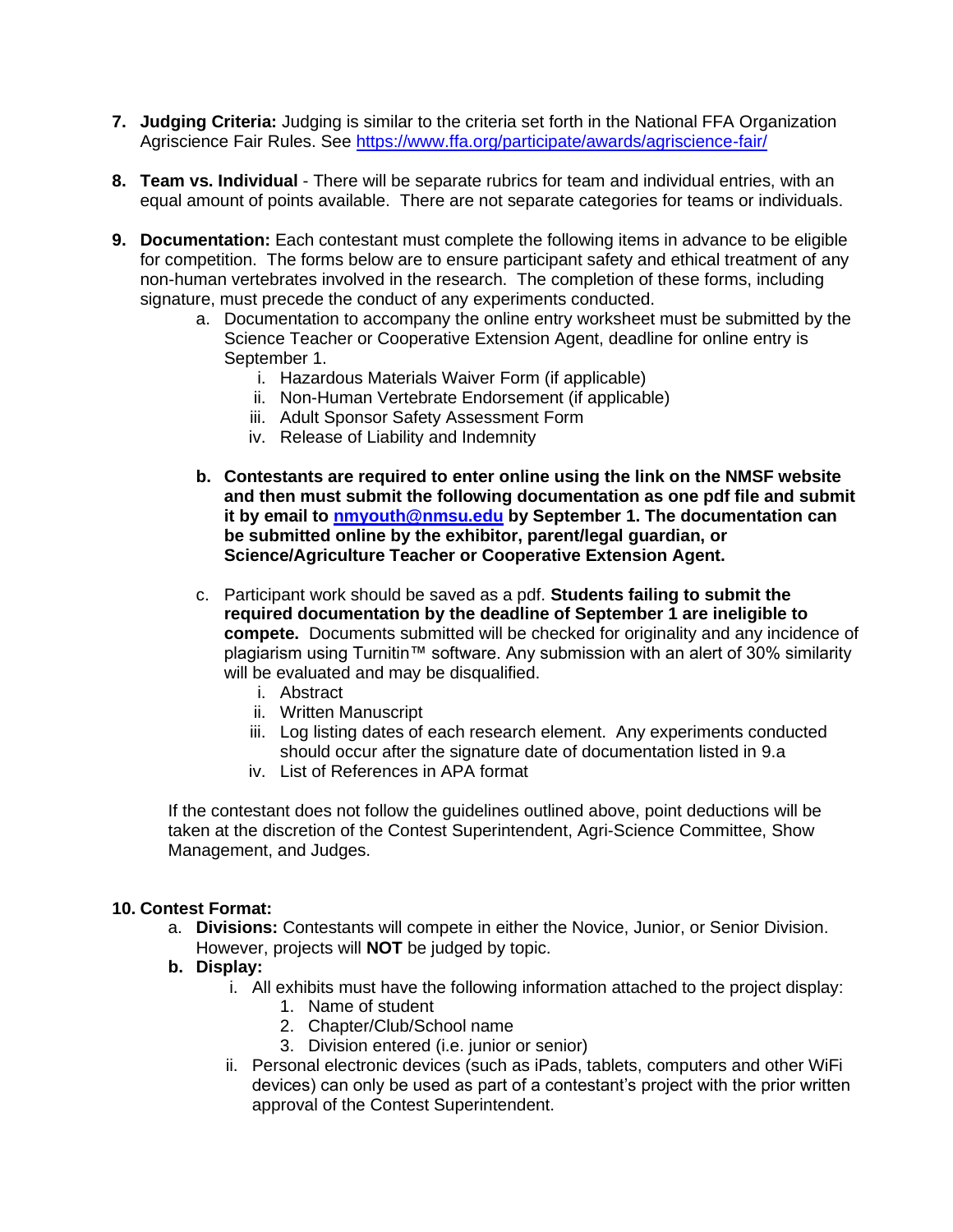- iii. The maximum size for a project display is 48" wide by 30" deep by 108" high (from floor to top of display, including table). Tables will be provided by NMSU.
- iv. Wall mountings are prohibited. All displays must stand on or lie flat on a table. Failure to meet these requirements can result is disqualification.
- v. Displays requiring electricity should have an internal power supply (i.e. batteries, etc.). Electricity will **NOT** be provided by the XNMSF or NMSU. All prescribed safety regulations of the NMSF will be followed.
- c. **Rounds:** If there are more than 10 entries in an age category, the judging will be split into two rounds, a preliminary round and a final round.
	- i. Preliminary judging will be done by groups. Projects will be assigned into a judging group. Contestants **MUST** compete in their assigned groups. Changes may only be approved by the Contest Superintendent or Show Management. The top scoring projects in each group will advance to the final round, so that the final round includes ten finalists. Upon arrival, contestants will be randomly assigned to a specific group.
- d. **Time allotted:** Each project display will be allocated a maximum of 15 minutes for judging. This time shall include approximately 3 to 5 minutes for the student presentation and 10 minutes for judges' questions.
- e. **Waiting area:** Contestants will wait in designated area during judging until called in for the judges interview during preliminary round to explain their research project and address questions from judges. Exceptions may be approved by contest officials.
- f. **Attire:** Contestants should be in presentable attire. Business attire or official 4-H, FFA attire is recommended.
- **11. Presentation Schedule Conflict:** Students with conflicts due to participation in other SNMSF events held on the same day of the contest will need to notify the Contest Superintendent during project set-up to arrange a presentation time. Once the contest begins, it is the responsibility of each contestant to notify the Contest Superintendent should a conflict arise with their assigned presentation time.
- **12. Presentation Area:** Participants will be notified the week before the event using the cell phone on the contestant entry form or through a designated communication app.

## **13. Public Viewing:**

- a. Only contest officials, judges, and participants are allowed in the project presentation area during the preliminary round of project judging.
- b. During the final round judging, the general public will be allowed in the judging area and seated in a designated location. The public is NOT allowed to ask questions or comment during the final judging round.
- c. A public reception will occur after judging. Participants should be available by their boards to answer questions about their research project from interested members of the public. This will be followed by the awards ceremony.
- d. Winners will be invited to display their boards during the SNMSF. While efforts will be made to keep the projects safe, neither SNMSF nor NMSU are liable for damages to projects during display.

## **14. Awards:**

**a.** The award ceremony will follow the judging. Winners are required to be present to receive awards. Awards will not be mailed. Alternative arrangements can be made with approval from the Contest Superintendent.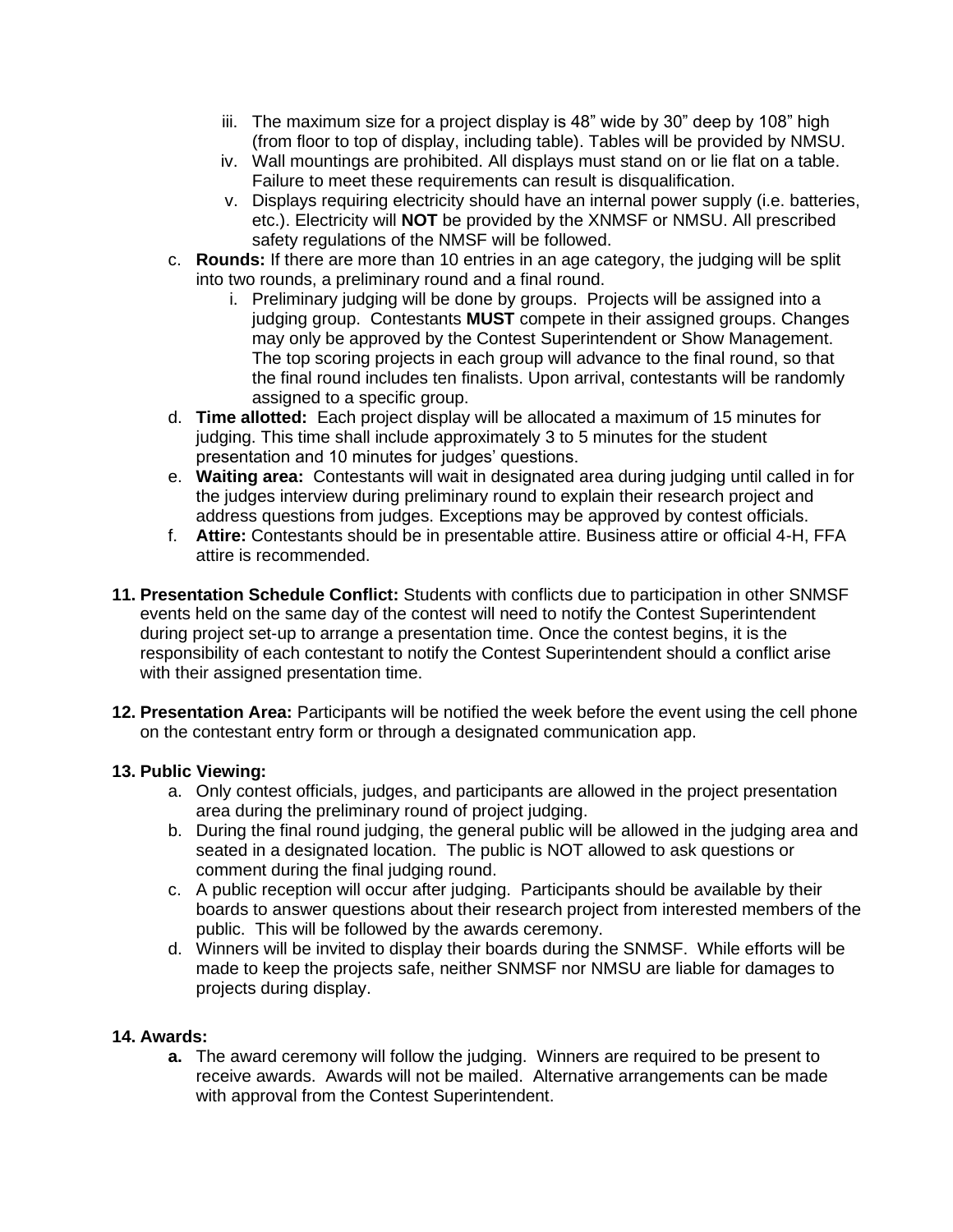- b. Team awards will be split. Buckles will be awarded based on a coin flip with a matching buckle ordered - arrangements can be made for obtaining the second buckle.
- **c.** The following prizes will be awarded in for each Age Division:

| <b>Place</b> | <b>Award</b>                              |
|--------------|-------------------------------------------|
| 1st Place    | Cash prize; NMSU ACES Scholarship; Buckle |
| 2nd Place    | Cash prize; NMSU ACES Scholarship; Buckle |
|              |                                           |

\*Prize amounts will be determined by donations.

- d. **Tie Breaker:** In the event of a tie, the winner will be determined based on the score of the written project report. If a tie still exists, the tie will be broken on scores received from the student presentation/project display.
- e. Winners of the event are requested to attend the livestock sale for recognition and to help promote the contest in future years.
- **15. Topic Areas:** Contestant projects must fit within one of the topic areas listed below: The topic area will not influence scoring, but are suggested to help participants focus their work in line with the mission of the contest.
	- a. Sustainable Bioeconomy:
		- i. Studies related to production of renewable biological resources and the use of normally wasted byproducts as value added products. Students interested in this topic may find additional information and resources at sbar.arizona.edu, which hosts a grant NMSU is collaborating on.

Examples:

- Development of new uses for pecan hulls
- Evaluation of what encourages farmers to plant cover crops to increase soil health
- b. Animal Systems:
	- i. A project in this category could include any life processes, such as health, nutrition, genetics, management and processing, as related to the study of small animals, aquaculture, livestock, dairy, horses and/or poultry.

Examples:

- Livestock nutritional advances<br>• Disease control strategies
- Disease control strategies
- Comparison of livestock breeding synchronization
- c. Environmental and Natural Resource Systems:
	- i. The study of systems, instruments and technology used in natural resource management, the study of the management of soil, water, wildlife, forests and air as natural resources, or the study of wastes or pollutants, and their influence on the environment.

Examples:

- Comparison of water delivery efficiency for different acequia maintenance levels
- Comparison of farming systems that make use of locally available resources
- Development and adoption of water treatment for produced water
- Innovative practices to promote soil health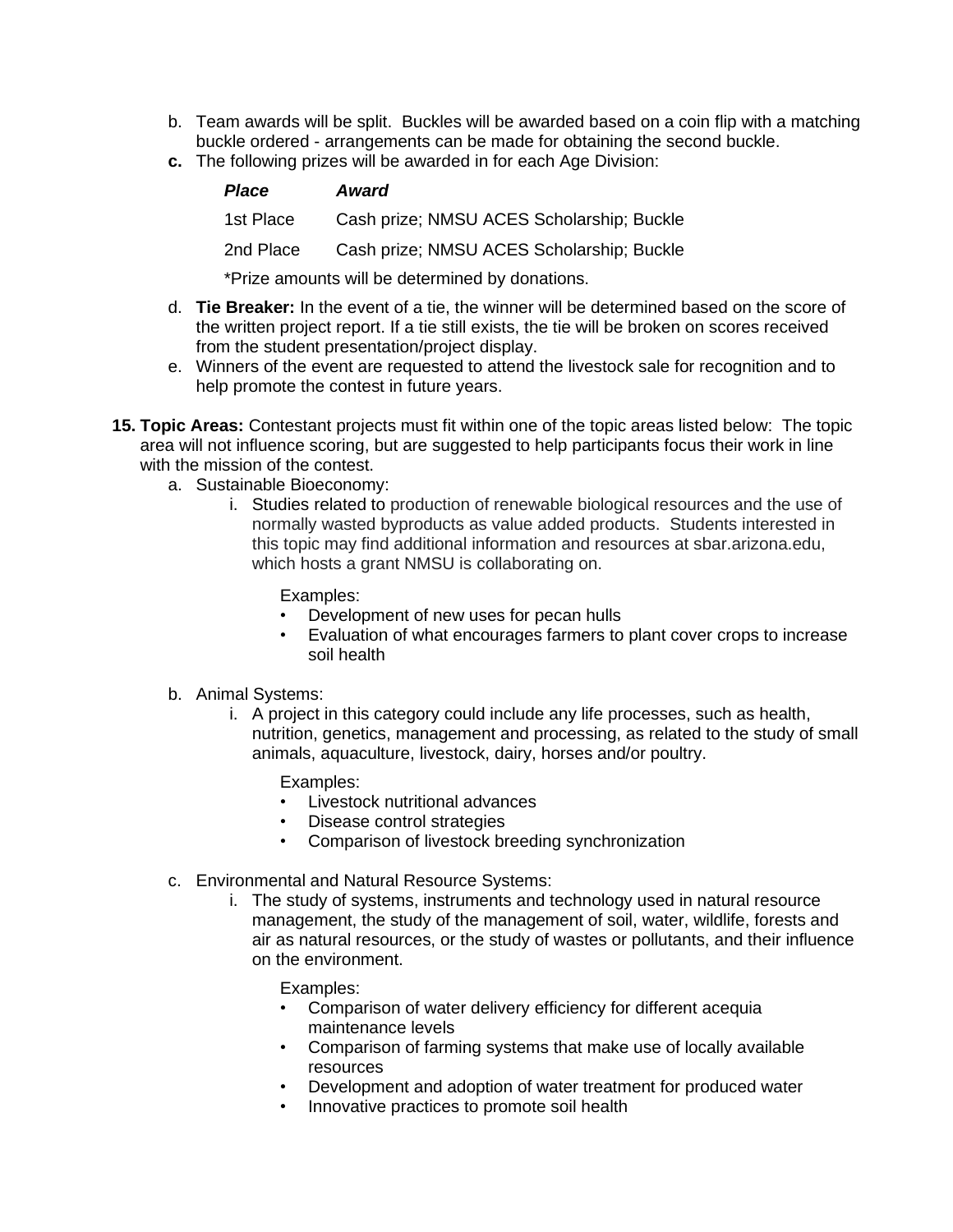- Comparison of water movements through different soil types
- d. Food Products and Processing Systems:
	- i. The study of product development, quality assurance, food safety, production, sales and service, regulation and government compliance, and food service delivery technologies within the food science industry.

Examples:

- Assessment of emerging microbial contaminants and foodborne hazards
- The role of value-trait marketing of food products
- Enhancing food safety through improved processing technologies
- Development of food products with increased health benefits
- e. Plant Systems:
	- i. The study of plant life cycles, classifications, functions, structures, reproduction, media and nutrients, as well as growth and development practices, through the study of crops, turf grass, trees and shrubs, and/or ornamental plants.

Examples:

- Enhancing water and nutrition efficiency of crop species
- Issues and challenges related to implementing cover crops
- Comparison of genetically-modified and conventional seed/plant growth under various conditions
- Advances in weed management practices
- Comparison of plant growth of hydroponics and conventional methods
- f. Power, Structural and Technical Systems:
	- i. The study of agricultural equipment, power systems, alternative fuel sources and precision technology, as well as woodworking, metalworking, welding and project planning for agricultural structures.

Examples:

- Assessing processes that allow for more efficient conversion of cellulose and hemicellulose to fuel
- Comparing properties of various alternative insulation products
- Investigation of light/wind/water energy sources
- Adoption of precision agriculture using nanotechnology-based applications
- g. Social Systems:
	- i. The study of human behavior and the interaction of individuals in and to society, including agricultural education, agribusiness management, agricultural communication, agricultural leadership and other social science applications in agriculture, food and natural resources.
		- Examples:

• Investigating perceptions of community members towards alternative agricultural practices

• Determining the impact of local/state/national safety programs upon accident rates in agriculture/natural resource occupations

• Determining the economic impacts of local/state/national legislation and regulatory requirements upon agricultural production and natural resource utilization